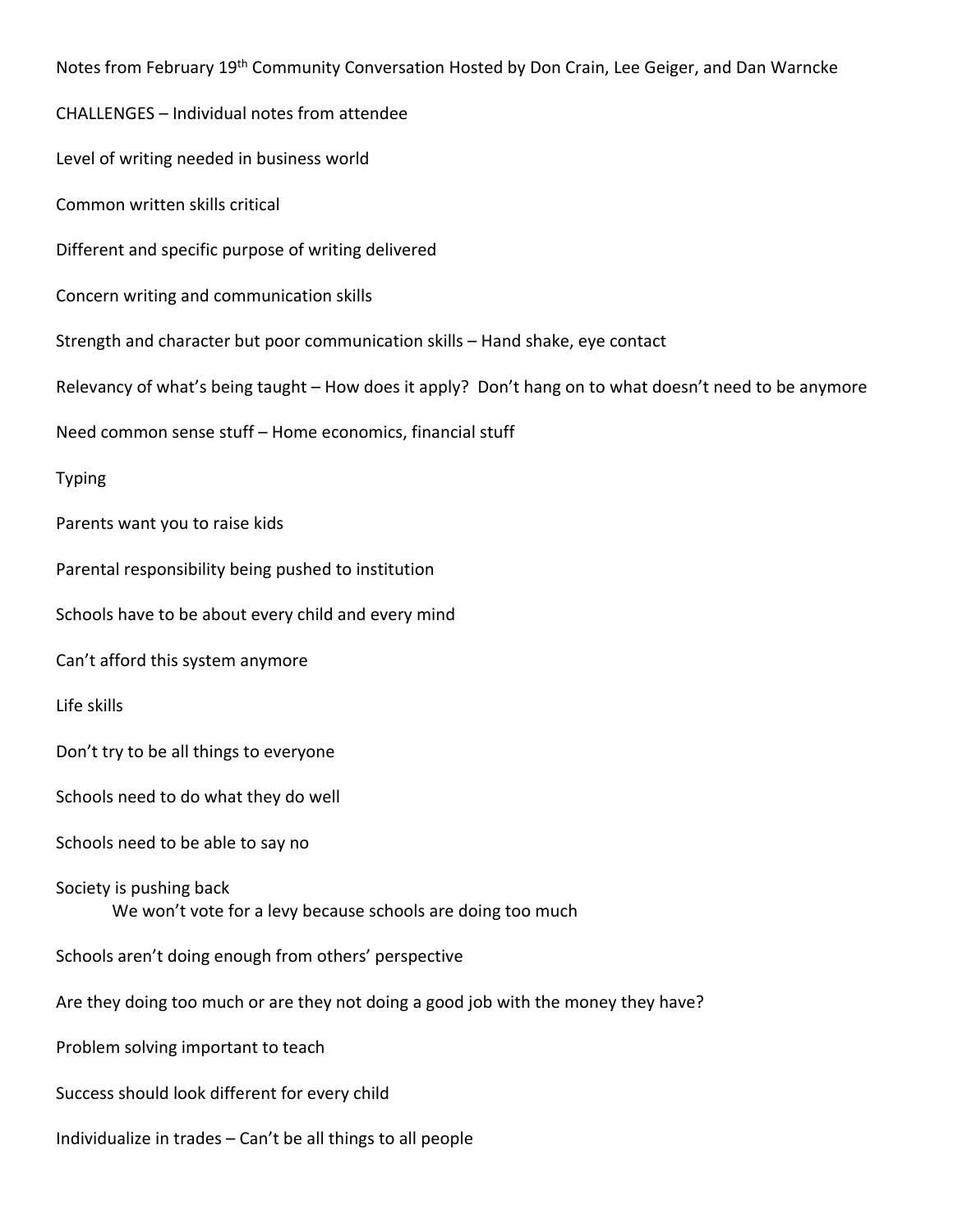## Extracurriculars important

Pay to play – OK

## **CHALLENGES**

- Staying competitive with other districts Students must make up for lost opportunities
- Society dumps problems on the school district Food, discipline – "One bad kid" Beyond just education

How do we deal with this (One bad kid)?

Misinformation – Finances Demographics Low SES

The middle kids get lost

Kids often don't get pushed Know how to learn What to do with information

Life skills

Parents can be over‐involved Communication skills – Oral Written

Skill sets aren't matching what kids need

Quick fixes dominate society Don't be lazy

## **SUCCESSES**

Individualized

Multiple tracks | Trades

 College type specialization STEM Liberal Arts

Solely meeting state standards will cause students to always be behind

Community helps develop curriculum **Sporting events** Teacher flexibility **Teacher flexibility Pride** Free markets and the state of the state of the state of the state of the state of the state of the state of the state of the state of the state of the state of the state of the state of the state of the state of the state